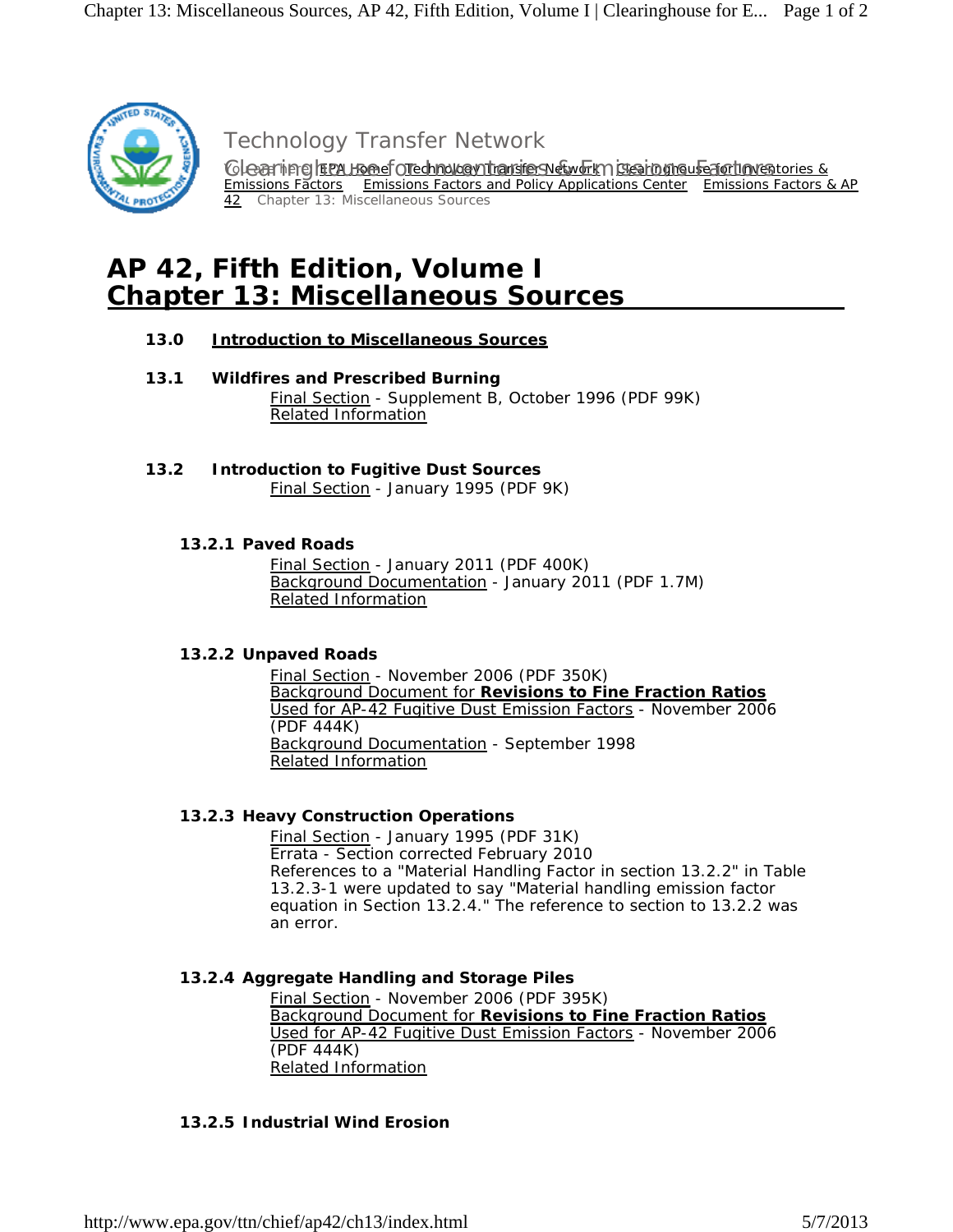Final Section - November 2006 (PDF 170K) **Background Document for Revisions to Fine Fraction Ratios Used for AP-42 Fugitive Dust Emission Factors - November 2006**, 2011 (PDF 444K) Related Information - supporting data.

#### **13.2.6 Abrasive Blasting**

 Final Section - Supplement D, October 1997 (PDF 69K) Background Document (PDF 301K)

- **13.3 Explosives Detonation** Final Section - February 1980 (PDF 88K)
- **13.4 Wet Cooling Towers** Final Section - January 1995 (PDF 114K)

#### **13.5 Industrial Flares**

 Final Section - September 1991 (PDF 46K) Flare Efficiency Study, EPA 600/2-83-052 - July 1983 (PDF 3.2M) Primary reference for the section.

#### **AP 42 Emissions Factors by Chapter**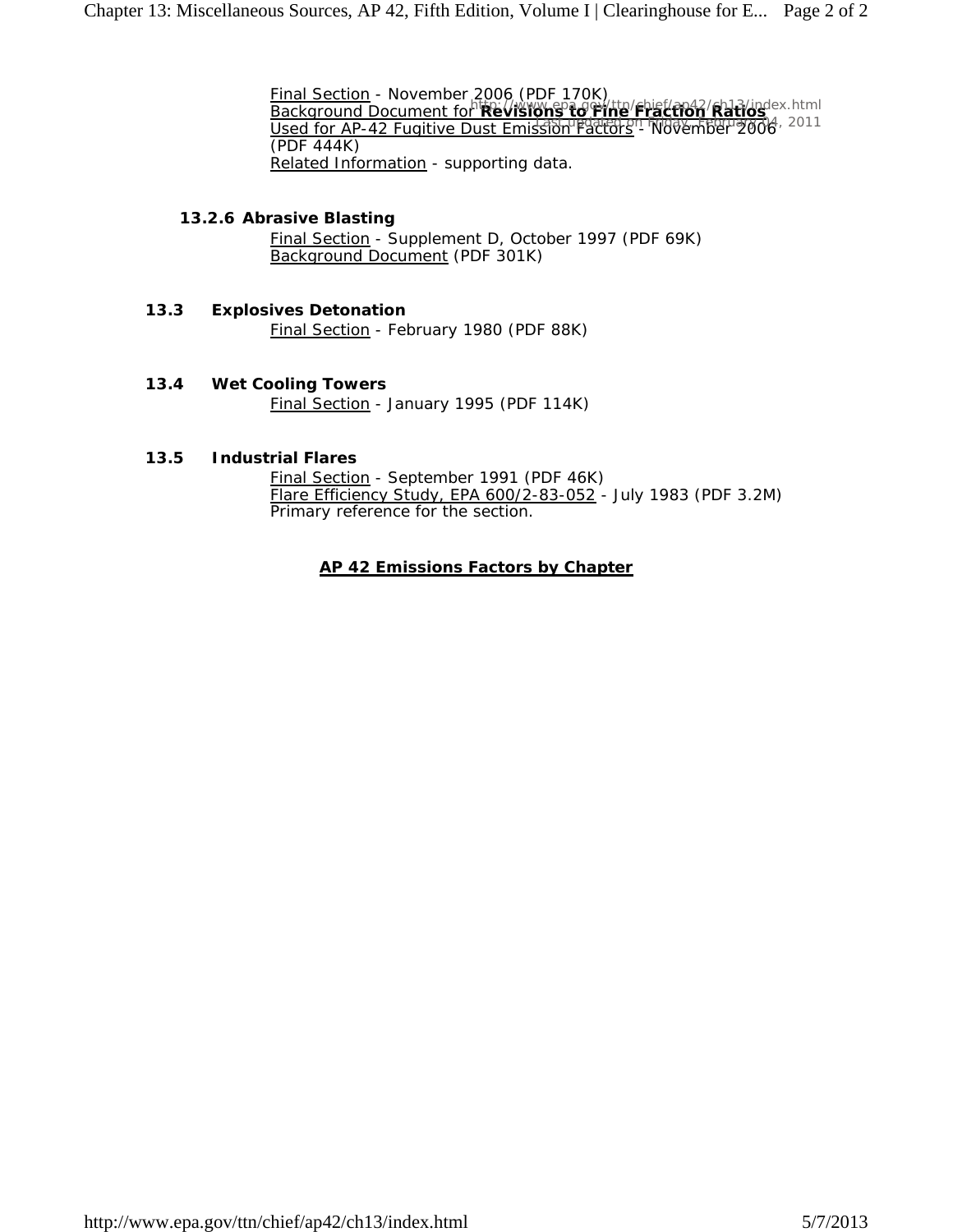# **13.2.1 Paved Roads**

# 13.2.1.1 General

Particulate emissions occur whenever vehicles travel over a paved surface such as a road or parking lot. Particulate emissions from paved roads are due to direct emissions from vehicles in the form of exhaust, brake wear and tire wear emissions and resuspension of loose material on the road surface. In general terms, resuspended particulate emissions from paved roads originate from, and result in the depletion of, the loose material present on the surface (i.e., the surface loading). In turn, that surface loading is continuously replenished by other sources. At industrial sites, surface loading is replenished by spillage of material and trackout from unpaved roads and staging areas. Figure 13.2.1-1 illustrates several transfer processes occurring on public streets.

Various field studies have found that public streets and highways, as well as roadways at industrial facilities, can be major sources of the atmospheric particulate matter within an area. $1-9$ Of particular interest in many parts of the United States are the increased levels of emissions from public paved roads when the equilibrium between deposition and removal processes is upset. This situation can occur for various reasons, including application of granular materials for snow and ice control, mud/dirt carryout from construction activities in the area, and deposition from wind and/or water erosion of surrounding unstabilized areas. In the absence of continuous addition of fresh material (through localized track out or application of antiskid material), paved road surface loading should reach an equilibrium value in which the amount of material resuspended matches the amount replenished. The equilibrium surface loading value depends upon numerous factors. It is believed that the most important factors are: mean speed of vehicles traveling the road; the average daily traffic (ADT); the number of lanes and ADT per lane; the fraction of heavy vehicles (buses and trucks); and the presence/absence of curbs, storm sewers and parking lanes. $10$ 

The particulate emission factors presented in a previous version of this section of AP-42, dated October 2002, implicitly included the emissions from vehicles in the form of exhaust, brake wear, and tire wear as well as resuspended road surface material. EPA included these sources in the emission factor equation for paved roads since the field testing data used to develop the equation included both the direct emissions from vehicles and emissions from resuspension of road dust.

This version of the paved road emission factor equation only estimates particulate emissions from resuspended road surface material<sup>28</sup>. The particulate emissions from vehicle exhaust, brake wear, and tire wear are now estimated separately using EPA's MOVES<sup>29</sup> model. This approach eliminates the possibility of double counting emissions. Double counting results when employing the previous version of the emission factor equation in this section and MOVES to estimate particulate emissions from vehicle traffic on paved roads. It also incorporates the decrease in exhaust emissions that has occurred since the paved road emission factor equation was developed. Earlier versions of the paved road emission factor equation includes estimates of emissions from exhaust, brake wear, and tire wear based on emission rates for vehicles in the 1980 calendar year fleet. The amount of PM released from vehicle exhaust has decreased since 1980 due to lower new vehicle emission standards and changes in fuel characteristics.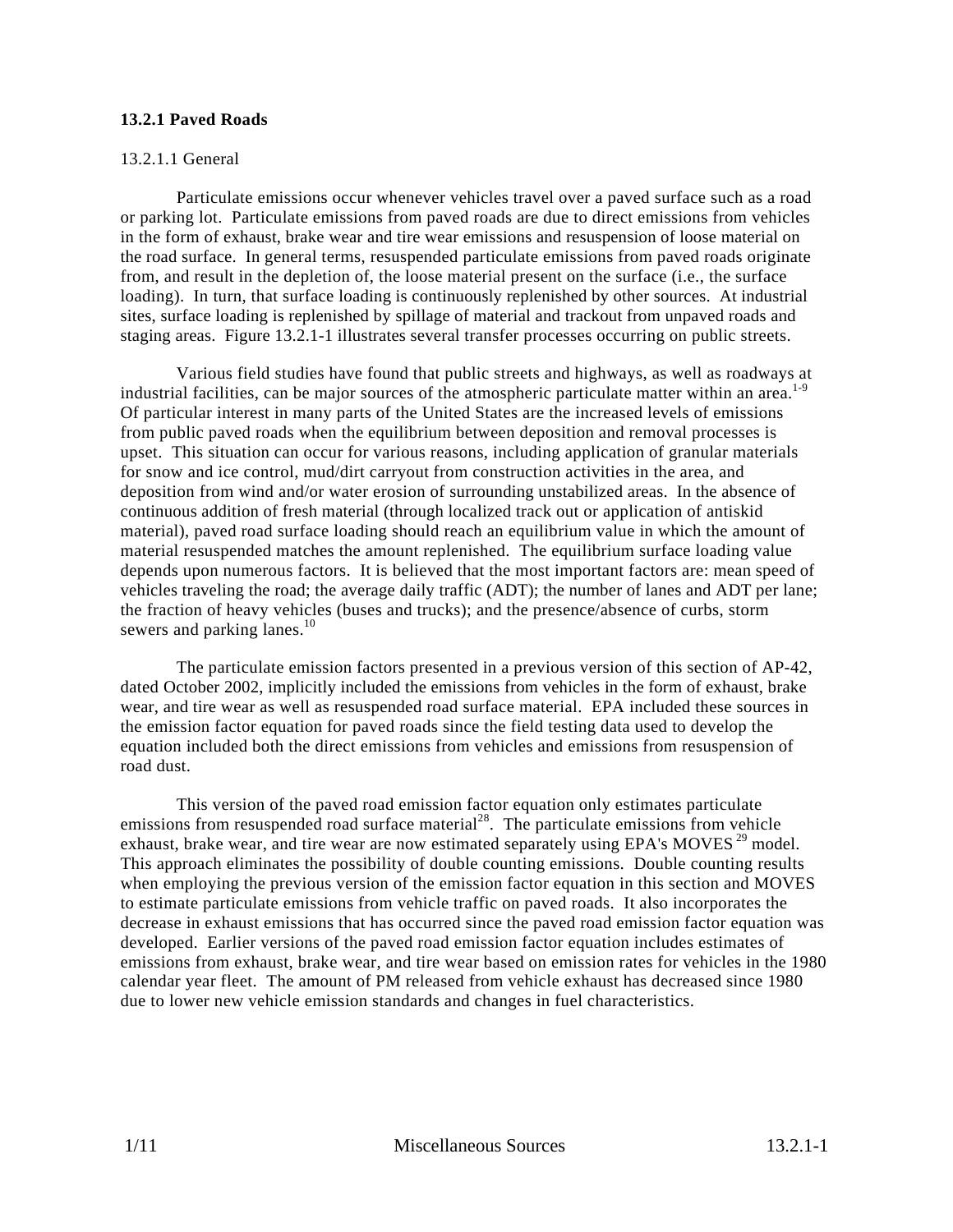#### 13.2.1.2 Emissions And Correction Parameters

Dust emissions from paved roads have been found to vary with what is termed the "silt loading" present on the road surface. In addition, the average weight and speed of vehicles traveling the road influence road dust emissions. The term silt loading (sL) refers to the mass of silt-size material (equal to or less than 75 micrometers [µm] in physical diameter) per unit area of the travel surface. The total road surface dust loading consists of loose material that can be collected by broom sweeping and vacuuming of the traveled portion of the paved road. The silt fraction is determined by measuring the proportion of the loose dry surface dust that passes through a 200-mesh screen, using the ASTM-C-136 method. Silt loading is the product of the silt fraction and the total loading, and is abbreviated "sL". Additional details on the sampling and analysis of such material are provided in AP-42 Appendices C.1 and C.2.

The surface sL provides a reasonable means of characterizing seasonal variability in a paved road emission inventory. In many areas of the country, road surface loadings <sup>11-21</sup> are heaviest during the late winter and early spring months when the residual loading from snow/ice controls is greatest. As noted earlier, once replenishment of fresh material is eliminated, the road surface loading can be expected to reach an equilibrium value, which is substantially lower than the late winter/early spring values.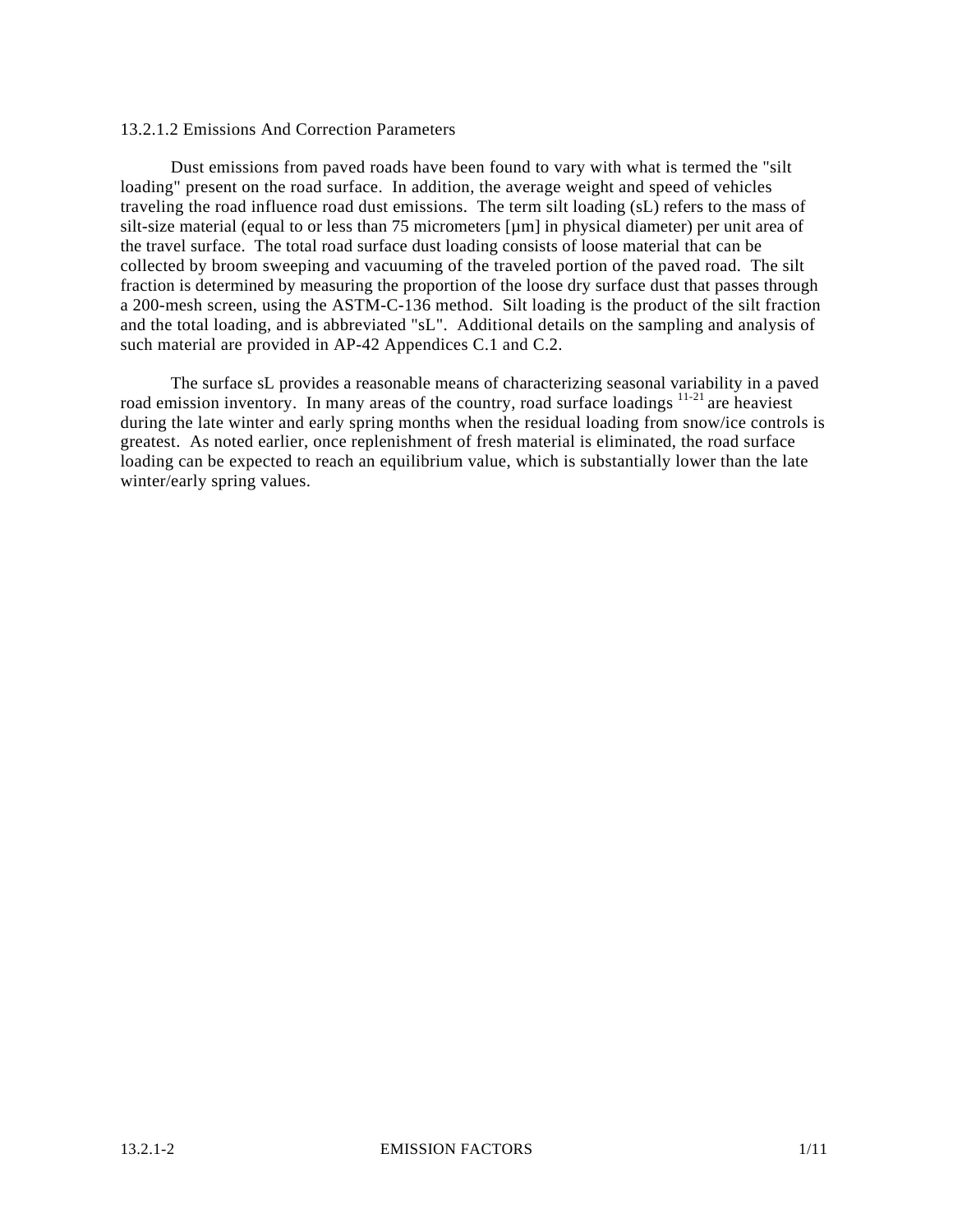

**Figure 13.2.1-1. Deposition and removal processes.**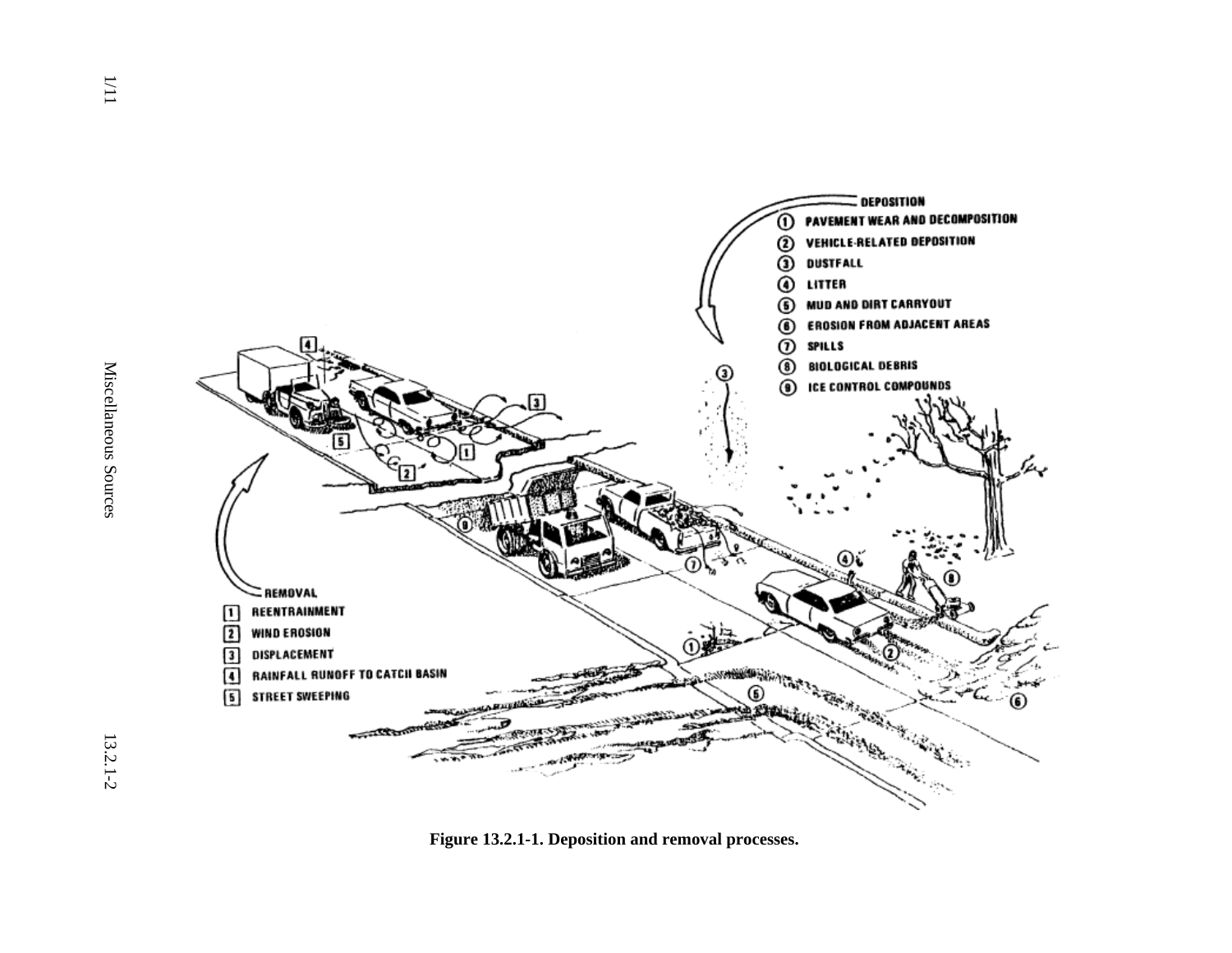# 13.2.1.3 Predictive Emission Factor Equations $10,29$

The quantity of particulate emissions from resuspension of loose material on the road surface due to vehicle travel on a dry paved road may be estimated using the following empirical expression:

$$
E = k (sL)^{0.91} \times (W)^{1.02}
$$
 (1)

where:  $E =$  particulate emission factor (having units matching the units of k),

 $k$  = particle size multiplier for particle size range and units of interest (see below),

 $sL$  = road surface silt loading (grams per square meter) ( $g/m<sup>2</sup>$ ), and

 $W =$  average weight (tons) of the vehicles traveling the road.

It is important to note that Equation 1 calls for the average weight of all vehicles traveling the road. For example, if 99 percent of traffic on the road are 2 ton cars/trucks while the remaining 1 percent consists of 20 ton trucks, then the mean weight "W" is 2.2 tons. More specifically, Equation 1 is *not* intended to be used to calculate a separate emission factor for each vehicle weight class. Instead, only one emission factor should be calculated to represent the "fleet" average weight of all vehicles traveling the road.

The particle size multiplier (k) above varies with aerodynamic size range as shown in Table 13.2.1-1. To determine particulate emissions for a specific particle size range, use the appropriate value of k shown in Table 13.2.1-1.

To obtain the total emissions factor, the emission factors for the exhaust, brake wear and tire wear obtained from either EPA's MOBILE6.2<sup>27</sup> or MOVES2010<sup>29</sup> model should be added to the emissions factor calculated from the empirical equation.

| Size range <sup>a</sup> | Particle Size Multiplier k <sup>b</sup> |       |         |  |  |  |
|-------------------------|-----------------------------------------|-------|---------|--|--|--|
|                         | g/VKT                                   | g/VMT | lb/VMT  |  |  |  |
| $PM-2.5^{\circ}$        | 0.15                                    | 0.25  | 0.00054 |  |  |  |
| $PM-10$                 | 0.62                                    | 1.00  | 0.0022  |  |  |  |
| $PM-15$                 | 0.77                                    | 1.23  | 0.0027  |  |  |  |
| $PM-30^d$               | 3.23                                    | 5.24  | 0.011   |  |  |  |

Table 13.2.1-1. PARTICLE SIZE MULTIPLIERS FOR PAVED ROAD EQUATION

 $a^2$  Refers to airborne particulate matter (PM-x) with an aerodynamic diameter equal to or less than x micrometers.

 $b$  Units shown are grams per vehicle kilometer traveled (g/VKT), grams per vehicle mile traveled (g/VMT), and pounds per vehicle mile traveled (lb/VMT). The multiplier k includes unit conversions to produce emission factors in the units shown for the indicated size range from the mixed units required in Equation 1.

<sup>c</sup> The k-factors for PM<sub>2.5</sub> were based on the average PM<sub>2.5</sub>:PM<sub>10</sub> ratio of test runs in Reference 30.

<sup>d</sup> PM-30 is sometimes termed "suspendable particulate" (SP) and is often used as a surrogate for TSP.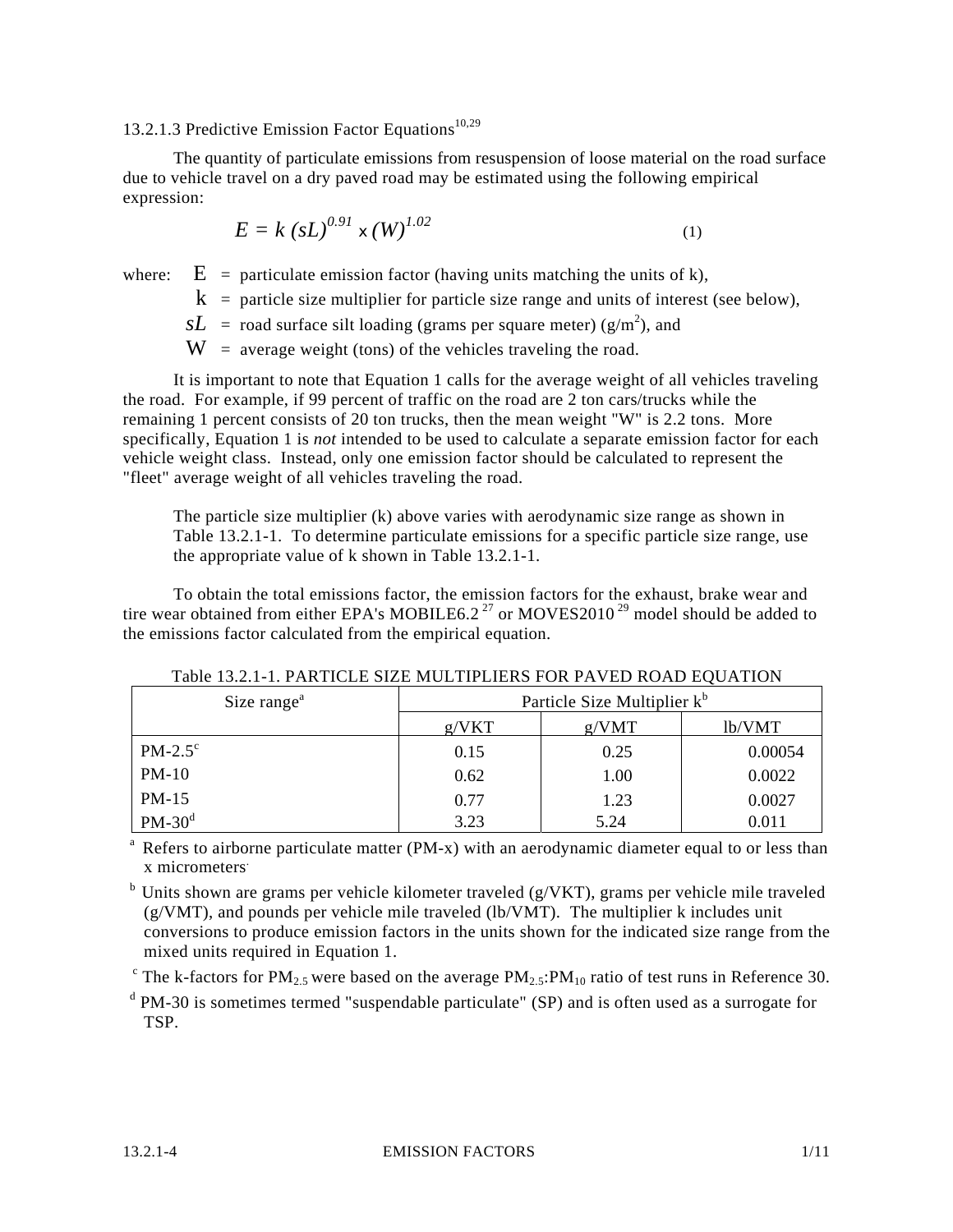Equation 1 is based on a regression analysis of 83 tests for PM-10.<sup>3, 5-6, 8, 27-29, 31-36</sup> Sources tested include public paved roads, as well as controlled and uncontrolled industrial paved roads. The majority of tests involved freely flowing vehicles traveling at constant speed on relatively level roads. However, 22 tests of slow moving or "stop-and-go" traffic or vehicles under load were available for inclusion in the data base.<sup>32-36</sup> Engine exhaust, tire wear and break wear were subtracted from the emissions measured in the test programs prior to stepwise regression to determine Equation 1.<sup>37, 39</sup> The equations retain the quality rating of A (D for PM-2.5), if applied within the range of source conditions that were tested in developing the equation as follows:

| Silt loading:        | $0.03 - 400$ g/m <sup>2</sup><br>$0.04 - 570$ grains/square foot (ft <sup>2</sup> ) |
|----------------------|-------------------------------------------------------------------------------------|
| Mean vehicle weight: | 1.8 - 38 megagrams $(Mg)$<br>$2.0 - 42$ tons                                        |
| Mean vehicle speed:  | 1 - 88 kilometers per hour (kph)<br>$1 - 55$ miles per hour (mph)                   |

The upper and lower 95% confidence levels of equation 1 for  $PM_{10}$  is best described with equations using an exponents of 1.14 and 0.677 for silt loading and an exponents of 1.19 and 0.85 for weight. Users are cautioned that application of equation 1 outside of the range of variables and operating conditions specified above, e.g., application to roadways or road networks with speeds above 55 mph and average vehicle weights of 42 tons, will result in emission estimates with a higher level of uncertainty. In these situations, users are encouraged to consider an assessment of the impacts of the influence of extrapolation to the overall emissions and alternative methods that are equally or more plausible in light of local emissions data and/or ambient concentration or compositional data.

To retain the quality rating for the emission factor equation when it is applied to a specific paved road, it is necessary that reliable correction parameter values for the specific road in question be determined. With the exception of limited access roadways, which are difficult to sample, the collection and use of site-specific silt loading (sL) data for public paved road emission inventories are strongly recommended. The field and laboratory procedures for determining surface material silt content and surface dust loading are summarized in Appendices C.1 and C.2. In the event that site-specific values cannot be obtained, an appropriate value for a paved public road may be selected from the values in Table 13.2.1-2, but the quality rating of the equation should be reduced by 2 levels.

Equation 1 may be extrapolated to average uncontrolled conditions (but including natural mitigation) under the simplifying assumption that annual (or other long-term) average emissions are inversely proportional to the frequency of measurable  $(> 0.254$  mm [0.01 inch]) precipitation by application of a precipitation correction term. The precipitation correction term can be applied on a daily or an hourly basis <sup>26, 38</sup>.

For the daily basis, Equation 1 becomes:

$$
E_{ext} = [k (sL)^{0.91} \times (W)^{1.02}] (1 - P/4N)
$$
 (2)

where  $k$ ,  $sL$ ,  $W$ , and  $S$  are as defined in Equation 1 and

 $E_{ext}$  = annual or other long-term average emission factor in the same units as  $k$ ,

 $P =$  number of "wet" days with at least 0.254 mm (0.01 in) of precipitation during the averaging period, and

1/11 Miscellaneous Sources 13.2.1-5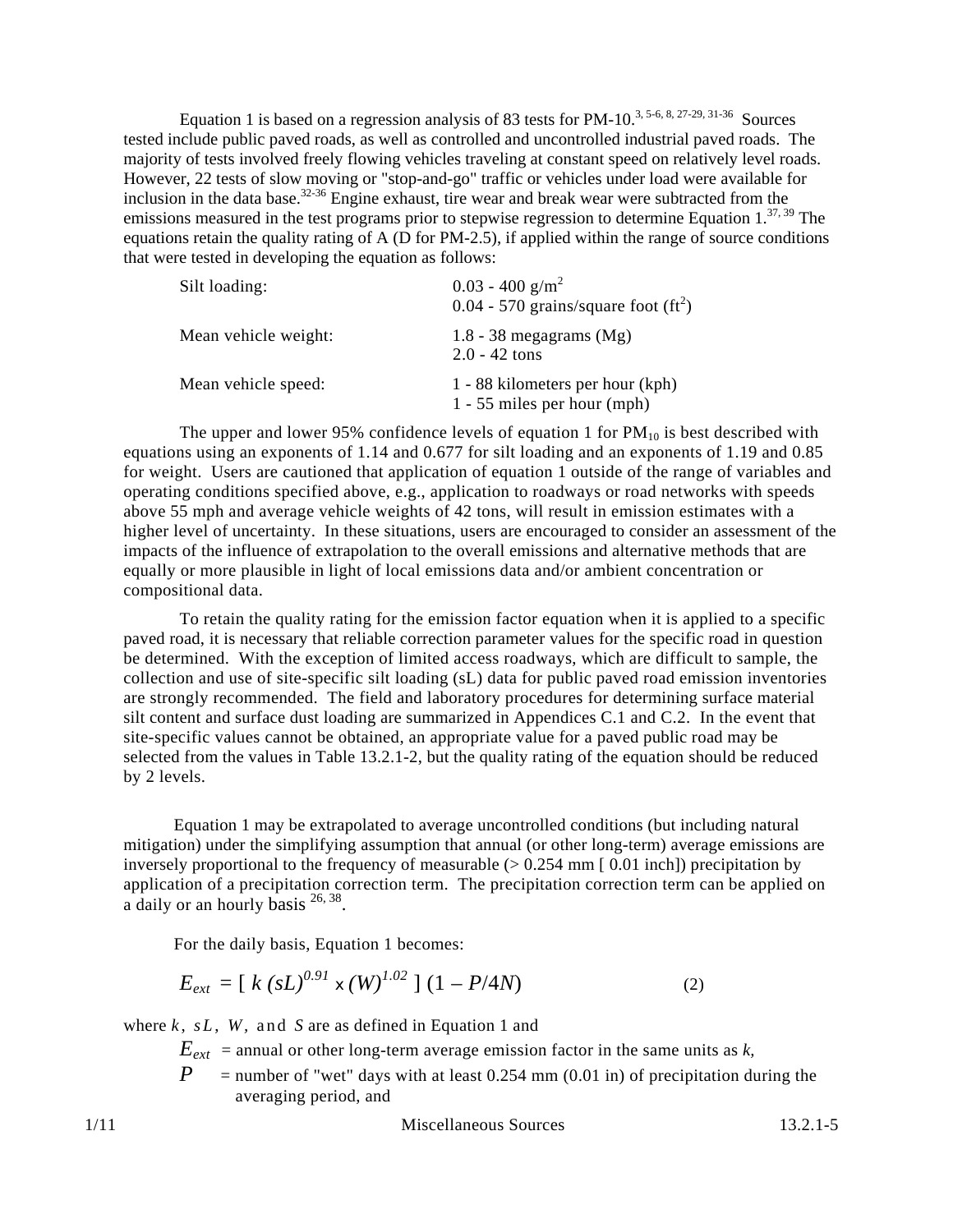$N =$  number of days in the averaging period (e.g., 365 for annual, 91 for seasonal, 30 for monthly).

Note that the assumption leading to Equation 2 is based on analogy with the approach used to develop long-term average unpaved road emission factors in Section 13.2.2. However, Equation 2 above incorporates an additional factor of "4" in the denominator to account for the fact that paved roads dry more quickly than unpaved roads and that the precipitation may not occur over the complete 24-hour day.

For the hourly basis, equation 1 becomes:

$$
E_{ext} = [k (sL)^{0.91} \times (W)^{1.02}] (1 - 1.2P/N)
$$
 (3)

where  $k$ ,  $sL$ ,  $W$ , and  $S$  are as defined in Equation 1 and

- $E_{ext}$  = annual or other long-term average emission factor in the same units as  $k$ ,
- *P* = number of hours with at least 0.254 mm (0.01 in) of precipitation during the averaging period, and
- $N =$  number of hours in the averaging period (e.g., 8760 for annual, 2124 for season 720 for monthly)

Note: In the hourly moisture correction term  $(1-1.2P/N)$  for equation 3, the 1.2 multiplier is applied to account for the residual mitigative effect of moisture. For most applications, this equation will produce satisfactory results. Users should select a time interval to include sufficient "dry" hours such that a reasonable emissions averaging period is evaluated. For the special case where this equation is used to calculate emissions on an hour by hour basis, such as would be done in some emissions modeling situations, the moisture correction term should be modified so that the moisture correction "credit" is applied to the first hours following cessation of precipitation. In this special case, it is suggested that this 20% "credit" be applied on a basis of one hour credit for each hour of precipitation up to a maximum of 12 hours.

Note that the assumption leading to Equation 3 is based on analogy with the approach used to develop long-term average unpaved road emission factors in Section 13.2.2.

Figure 13.2.1-2 presents the geographical distribution of "wet" days on an annual basis for the United States. Maps showing this information on a monthly basis are available in the *Climatic Atlas of the United States*<sup>23</sup> *.* Alternative sources include other Department of Commerce publications (such as local climatological data summaries). The National Climatic Data Center (NCDC) offers several products that provide hourly precipitation data. In particular, NCDC offers *Solar and Meteorological Surface Observation Network 1961-1990* (SAMSON) CD-ROM, which contains 30 years worth of hourly meteorological data for first-order National Weather Service locations. Whatever meteorological data are used, the source of that data and the averaging period should be clearly specified.

It is emphasized that the simple assumption underlying Equations 2 and 3 has not been verified in any rigorous manner. For that reason, the quality ratings for Equations 2 and 3 should be downgraded one letter from the rating that would be applied to Equation 1.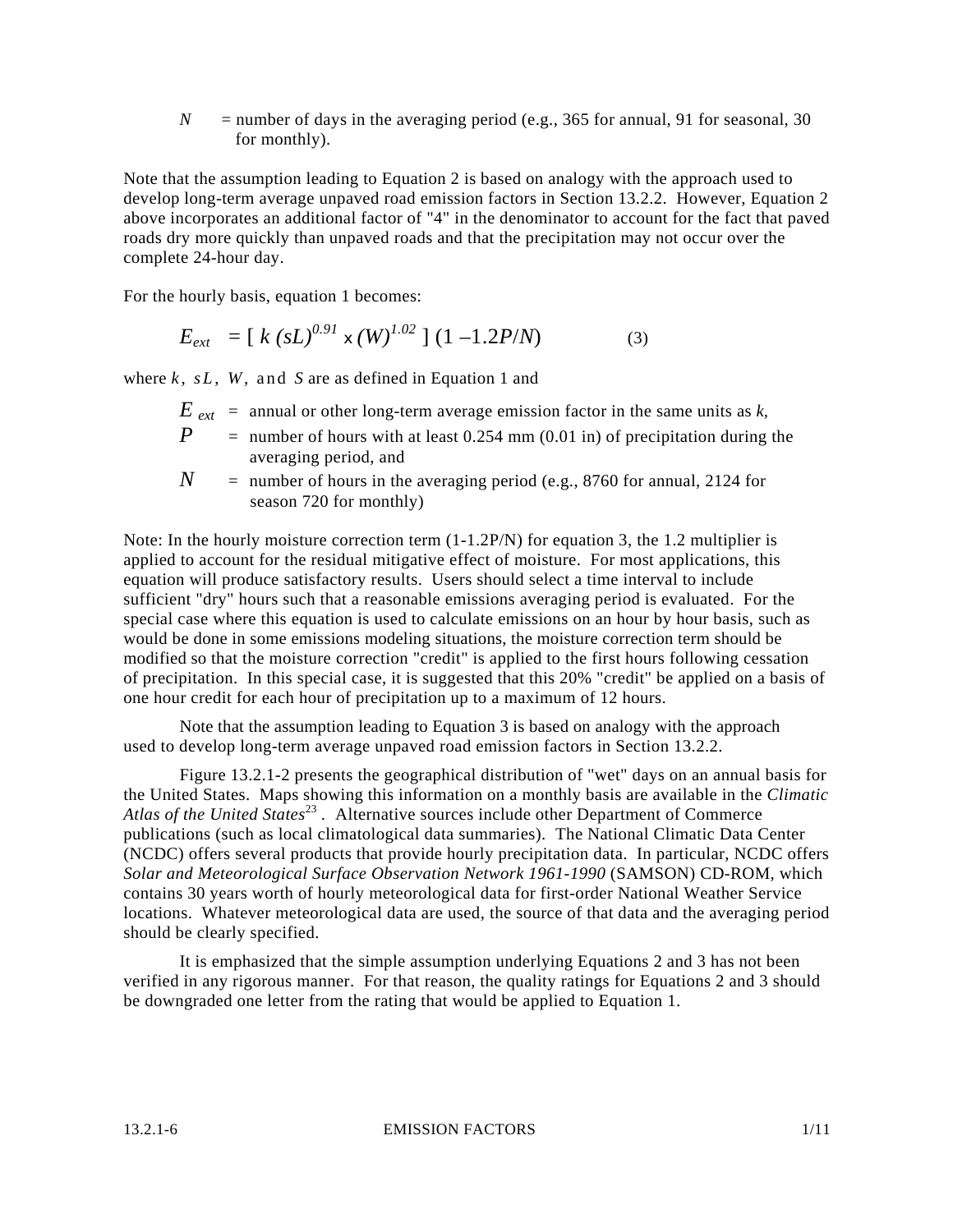

**Figure 13.2.1-2. Mean number of days with 0.01 inch or more of precipitation in the United States.** 

 $\frac{1}{1}$ 

 $1/11$  Miscellaneous Sources 13.2.1.2 Miscellaneous Sources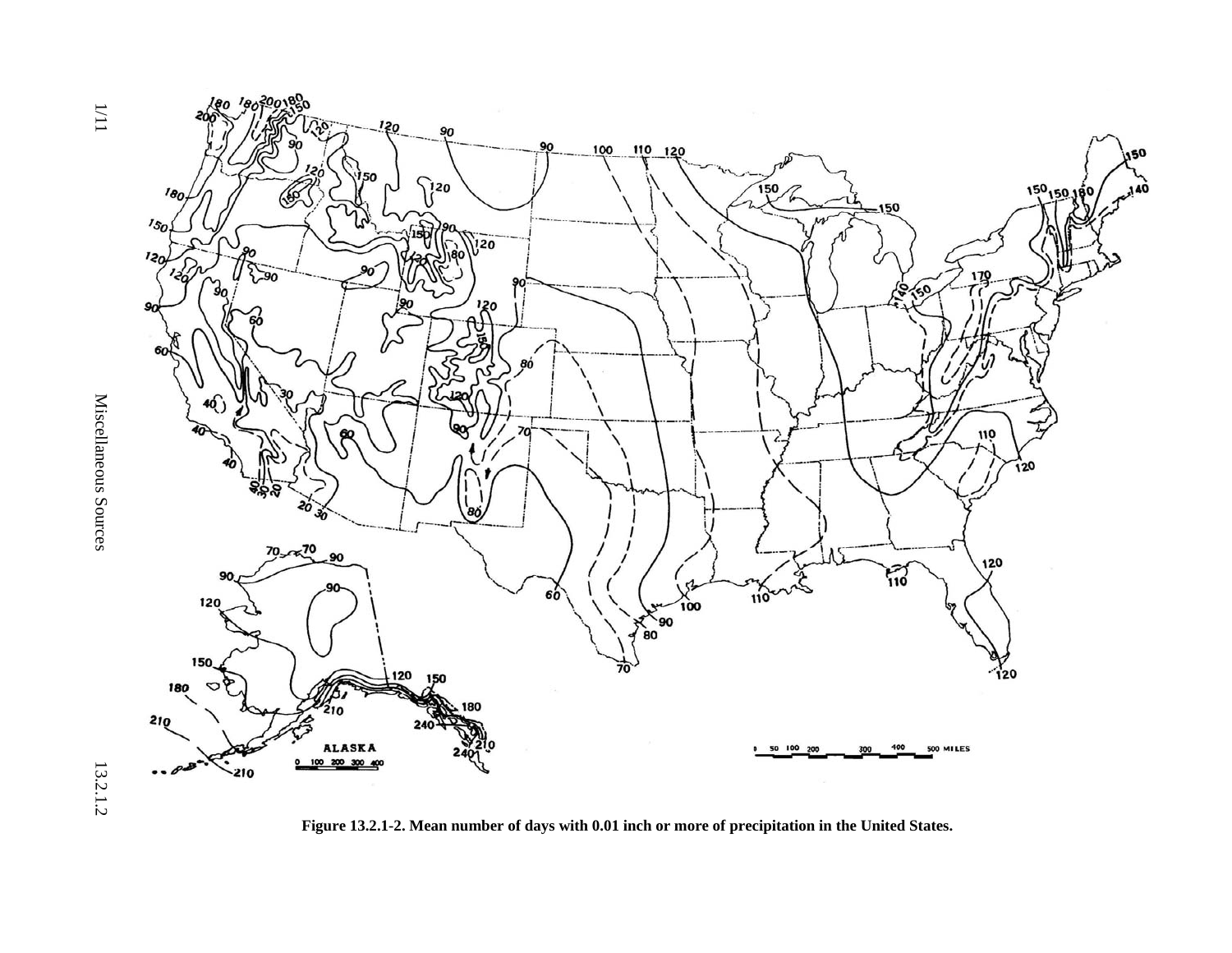Table 13.2.1-2 presents recommended default silt loadings for normal baseline conditions and for wintertime baseline conditions in areas that experience frozen precipitation with periodic application of antiskid material<sup>24</sup>. The winter baseline is represented as a multiple of the nonwinter baseline, depending on the ADT value for the road in question. As shown, a multiplier of 4 is applied for low volume roads (< 500 ADT) to obtain a wintertime baseline silt loading of 4 X  $0.6 = 2.4$  g/m<sup>2</sup>.

| <b>ADT</b> Category                                                                      | $<$ 500                     | 500-5,000      | 5,000-10,000 | > 10,000                        |
|------------------------------------------------------------------------------------------|-----------------------------|----------------|--------------|---------------------------------|
| Ubiquitous Baseline $g/m^2$                                                              | $0.6^{\circ}$               | 0.2            | 0.06         | 0.03<br>0.015 limited<br>access |
| Ubiquitous Winter Baseline<br>Multiplier during months with<br>frozen precipitation      | X4                          | X <sub>3</sub> | X2           | X1                              |
| Initial peak additive contribution<br>from application of antiskid abrasive<br>$(g/m^2)$ | $\mathcal{D}_{\mathcal{L}}$ | 2              | 2            | $\mathcal{D}_{\mathcal{A}}$     |
| Days to return to baseline conditions<br>(assume linear decay)                           |                             | 3              |              | 0.5                             |

Table 13.2.1-2. Ubiquitous Silt Loading Default Values with Hot Spot Contributions from Anti-Skid Abrasives  $(g/m^2)$ 

It is suggested that an additional (but temporary) silt loading contribution of 2  $g/m^2$  occurs with each application of antiskid abrasive for snow/ice control. This was determined based on a typical application rate of 500 lb per lane mile and an initial silt content of 1 % silt content. Ordinary rock salt and other chemical deicers add little to the silt loading, because most of the chemical dissolves during the snow/ice melting process.

To adjust the baseline silt loadings for mud/dirt trackout, the number of trackout points is required. It is recommended that in calculating  $PM_{10}$  emissions, six additional miles of road be added for each active trackout point from an active construction site, to the paved road mileage of the specified category within the county. In calculating  $PM<sub>2.5</sub>$  emissions, it is recommended that three additional miles of road be added for each trackout point from an active construction site.

It is suggested the number of trackout points for activities other than road and building construction areas be related to land use. For example, in rural farming areas, each mile of paved road would have a specified number of trackout points at intersections with unpaved roads. This value could be estimated from the unpaved road density (mi/sq. mi.).

The use of a default value from Table 13.2.1-2 should be expected to yield only an orderof-magnitude estimate of the emission factor. Public paved road silt loadings are dependent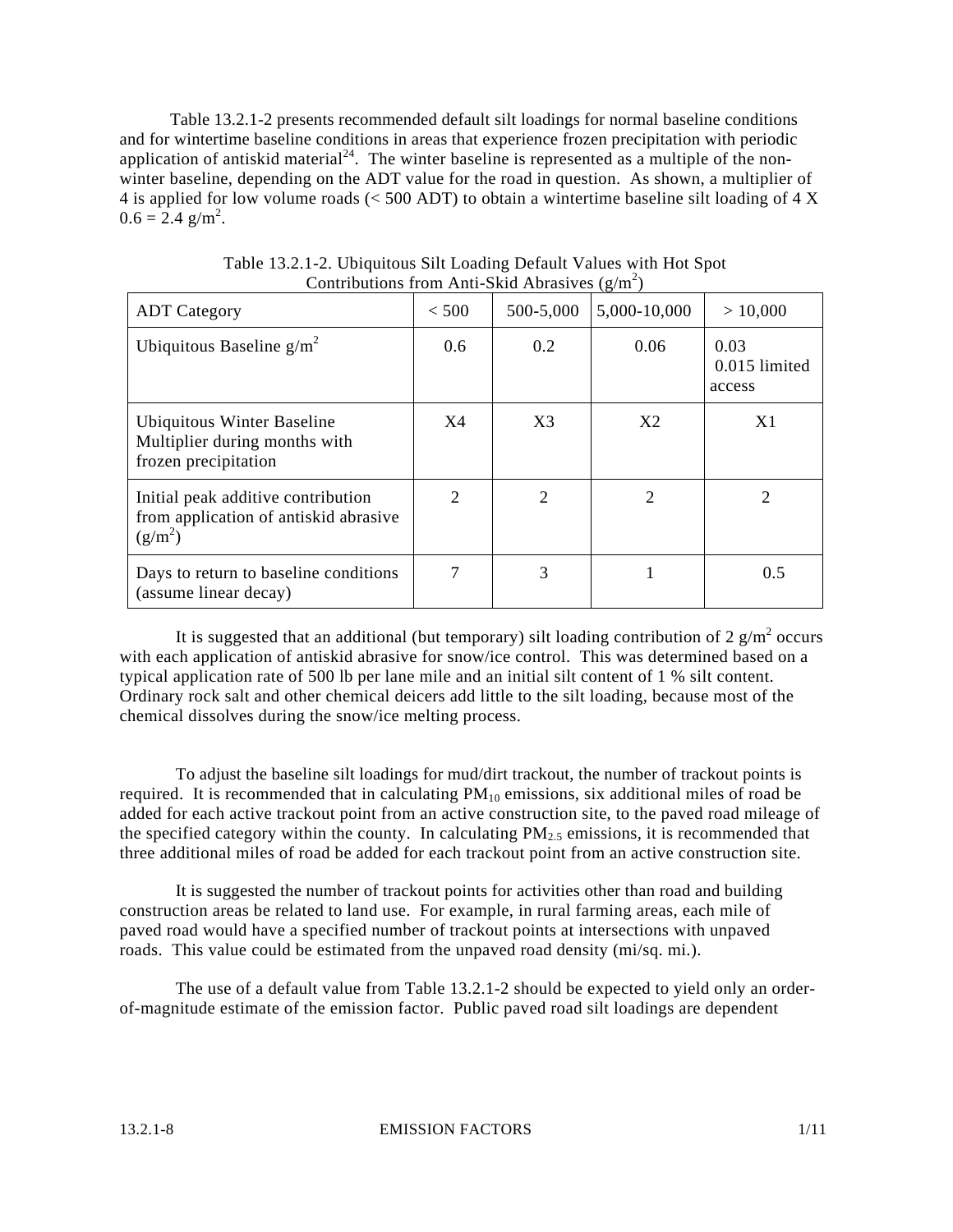upon: traffic characteristics (speed, ADT, and fraction of heavy vehicles); road characteristics (curbs, number of lanes, parking lanes); local land use (agriculture, new residential construction) and regional/seasonal factors (snow/ice controls, wind blown dust). As a result, the collection and use of site-specific silt loading data is highly recommended. In the event that default silt loading values are used, the quality ratings for the equation should be downgraded 2 levels.

Limited access roadways pose severe logistical difficulties in terms of surface sampling, and few silt loading data are available for such roads. Nevertheless, the available data do not suggest great variation in silt loading for limited access roadways from one part of the country to another. For annual conditions, a default value of  $0.015$  g/m<sup>2</sup> is recommended for limited access roadways.<sup>9,22</sup> Even fewer of the available data correspond to worst-case situations, and elevated loadings are observed to be quickly depleted because of high traffic speeds and high ADT rates. A default value of 0.2  $g/m^2$  is recommended for short periods of time following application of snow/ice controls to limited access roads. $^{22}$ 

The limited data on silt loading values for industrial roads have shown as much variability as public roads. Because of the variations of traffic conditions and the use of preventive mitigative controls, the data probably do not reflect the full extent of the potential variation in silt loading on industrial roads. However, the collection of site specific silt loading data from industrial roads is easier and safer than for public roads. Therefore, the collection and use of sitespecific silt loading data is preferred and is highly recommended. In the event that site-specific values cannot be obtained, an appropriate value for an industrial road may be selected from the mean values given in Table 13.2.1-3, but the quality rating of the equation should be reduced by 2 levels.

The predictive accuracy of Equation 1 requires thorough on-site characterization of road silt loading. Road surface sampling is time-consuming and potentially hazardous because of the need to block traffic lanes. In addition, large number of samples is required to represent spatial and temporal variations across roadway networks. Mobile monitoring is a new alternative silt loading or road dust emission characterization method for either paved or unpaved roads. It utilizes a test vehicle that generates and monitors its own dust plume concentration (mass basis) at a fixed sampling probe location. A calibration factor is needed for each mobile monitoring configuration (test vehicle and sampling system), to convert the relative dust emission intensity to an equivalent silt loading or emission factor. Typically, portable continuous particle concentration monitors do not comply with Federal Reference Method (FRM) standards. Therefore, a controlled study must be performed to correlate the portable monitor response to the road silt loading or size specific particle concentration measured with an approved FRM sampling system. In the calibration tests, multiple test conditions should be performed to provide an average correlation with known precision and to accommodate variations in road silt loading, vehicle speed, road dust characteristics and other road conditions that may influence mobile monitoring measurements or emissions characteristics. Because the paved road dust emissions are also dependent on the average vehicle weight for the road segment, it is important that the weight of the test vehicle correspond closely to the average vehicle weight for the road segment or be adjusted using the average vehicle weight relationship in Equation 1. In summary, it is believed that the Mobile Monitoring Method will provide improved capabilities to provide reliable temporally and spatially resolved silt loading or emissions factors with increased coverage, improved safety, reduced traffic interference and decreased cost. 40, 41, 42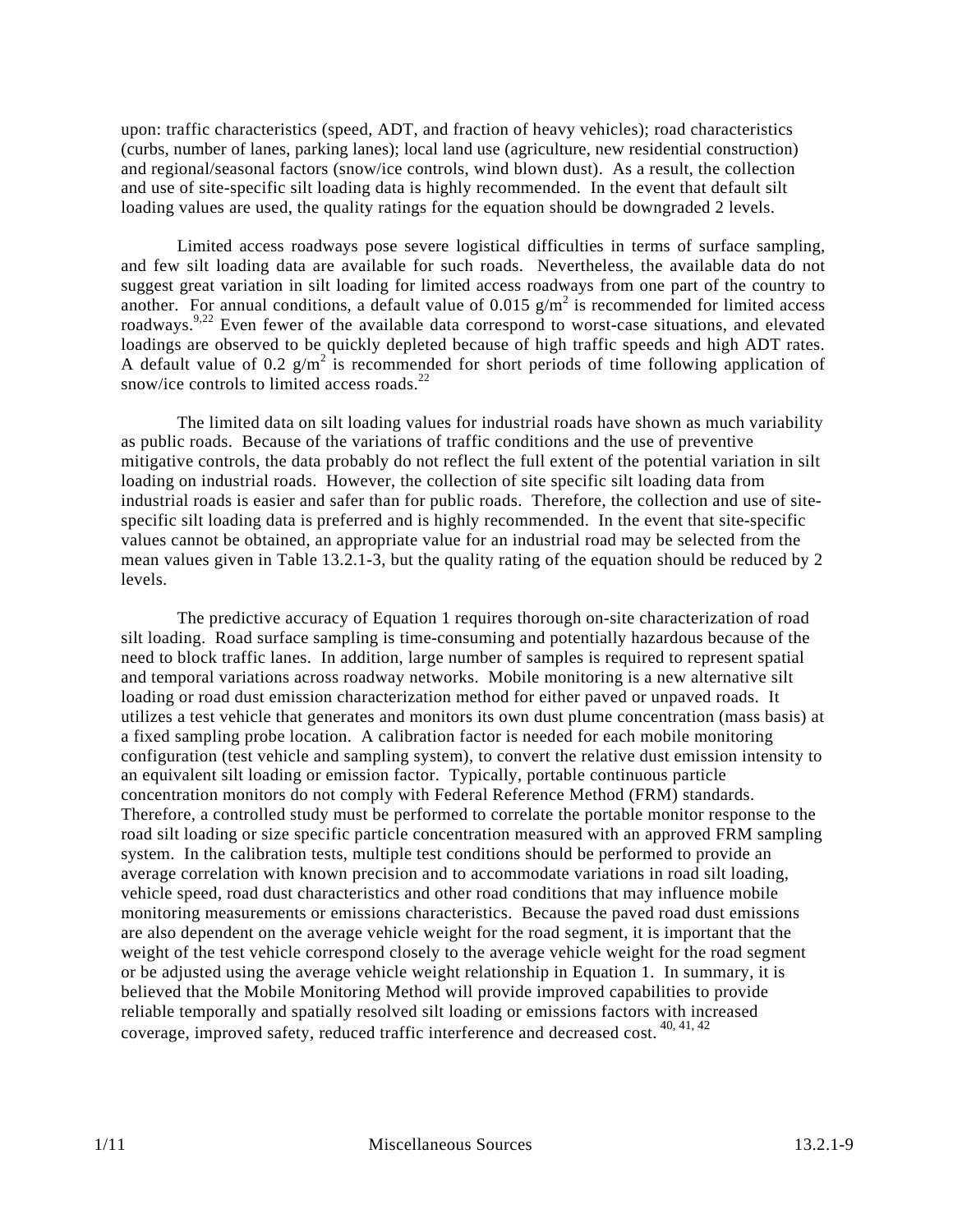| l,<br>۲ |
|---------|
|         |
| ¢       |
|         |
|         |
|         |
|         |
| د<br>г  |

|                                |              |         |                  |                          | No. of         |                           |       |                    | Silt Loading |      |
|--------------------------------|--------------|---------|------------------|--------------------------|----------------|---------------------------|-------|--------------------|--------------|------|
|                                | No. of       | No. Of  | Silt Content (%) |                          | Travel         | Total Loading $x 10^{-3}$ |       | $(g/m^2)$          |              |      |
| Industry                       | <b>Sites</b> | Samples | Range            | Mean                     | Lanes          | Range                     | Mean  | Units <sup>b</sup> | Range        | Mean |
| Copper smelting                |              | 3       | 15.4-21.7        | 19.0                     | 2              | $-19.5$<br>12.9           | 15.9  | kg/km              | 188-400      | 292  |
|                                |              |         |                  |                          |                | $45.8 -$<br>69.2          | 55.4  | 1b/min             |              |      |
| Iron and steel production      | 9            | 48      | $1.1 - 35.7$     | 12.5                     | 2              | $0.006 - 4.77$            | 0.495 | kg/km              | $0.09 - 79$  | 9.7  |
|                                |              |         |                  |                          |                | $0.020 - 16.9$            | 1.75  | 1b/min             |              |      |
| Asphalt batching               |              | 3       | $2.6 - 4.6$      | 3.3                      |                | $-18.0$<br>12.1           | 14.9  | kg/km              | 76-193       | 120  |
|                                |              |         |                  |                          |                | 43.0<br>$-64.0$           | 52.8  | 1b/min             |              |      |
| Concrete batching              |              | 3       | $5.2 - 6.0$      | 5.5                      | 2              | 1.8<br>1.4<br>$\sim$      | 1.7   | kg/km              | $11 - 12$    | 12   |
|                                |              |         |                  |                          |                | 5.0<br>6.4                | 5.9   | 1b/min             |              |      |
| Sand and gravel processing     |              | 3       | $6.4 - 7.9$      | 7.1                      |                | 2.8<br>$-5.5$             | 3.8   | kg/km              | 53-95        | 70   |
|                                |              |         |                  |                          |                | 9.9<br>$-19.4$            | 13.3  | 1b/min             |              |      |
| Municipal solid waste landfill | 2            | 7       |                  |                          | 2              |                           |       |                    | $1.1 - 32.0$ | 7.4  |
| <b>Ouarry</b>                  |              | 6       |                  | $\overline{\phantom{0}}$ | 2              | $\overline{\phantom{a}}$  |       |                    | $2.4 - 14$   | 8.2  |
| Corn wet mills                 | 3            | 15      |                  |                          | $\overline{2}$ |                           |       |                    | $0.05 - 2.9$ | 1.1  |

Table 13.2.1-3 (Metric And English Units). TYPICAL SILT CONTENT AND LOADING VALUES FOR PAVED ROADS AT INDUSTRIAL FACILITIES <sup>a</sup>

a References 1-2,5-6,11-13. Values represent samples collected from *industrial* roads. Public road silt loading values are presented in Table-13.2.1-2. Dashes indicate information not available.<sup>b</sup> Multiply entries by 1000 to obtain stated units; kilograms per kilometer (kg/km) and pounds per mile (lb/mi).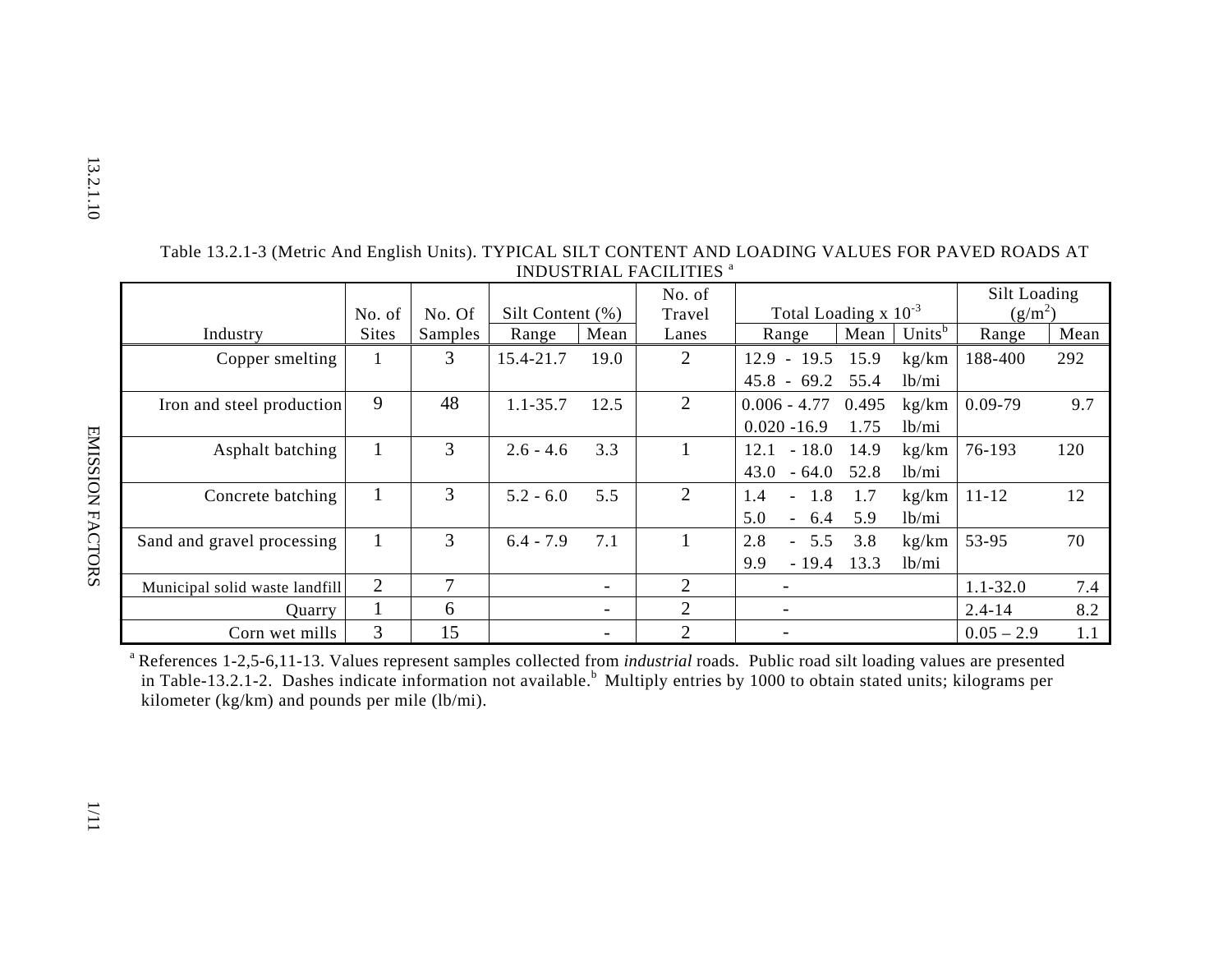# 13.2.1.4  $Contents^{6,25}$

Because of the importance of the silt loading, control techniques for paved roads attempt either to prevent material from being deposited onto the surface (preventive controls) or to remove from the travel lanes any material that has been deposited (mitigative controls). Covering of loads in trucks, and the paving of access areas to unpaved lots or construction sites, are examples of preventive measures. Examples of mitigative controls include vacuum sweeping, water flushing, and broom sweeping and flushing. Actual control efficiencies for any - of these techniques can be highly variable. Locally measured silt loadings before and after the application of controls is the preferred method to evaluate controls. It is particularly important to note that street sweeping of gutters and curb areas may actually increase the silt loading on the traveled portion of the road. Redistribution of loose material onto the travel lanes will actually produce a short-term increase in the emissions.

In general, preventive controls are usually more cost effective than mitigative controls. The cost-effectiveness of mitigative controls falls off dramatically as the size of an area to be treated increases. The cost-effectiveness of mitigative measures is also unfavorable if only a short period of time is required for the road to return to equilibrium silt loading condition. That is to say, the number and length of public roads within most areas of interest preclude any widespread and routine use of mitigative controls. On the other hand, because of the more limited scope of roads at an industrial site, mitigative measures may be used quite successfully (especially in situations where truck spillage occurs). Note, however, that public agencies could make effective use of mitigative controls to remove sand/salt from roads after the winter ends.

Because available controls will affect the silt loading, controlled emission factors may be obtained by substituting controlled silt loading values into the equation. (Emission factors from controlled industrial roads were used in the development of the equation.) The collection of surface loading samples from treated, as well as baseline (untreated), roads provides a means to track effectiveness of the controls over time. The use of Mobile Monitoring Methodologies provide an improved means to track progress in controlling silt loading values.

# 13.2.1.5 Changes since Fifth Edition

The following changes were made since the publication of the Fifth Edition of AP-42:

# October 2002

- 1) The particle size multiplier for  $PM_{2.5}$  was revised to 25% of  $PM_{10}$ . The approximately 55% reduction was a result of emission testing using FRM monitors. The monitoring was specifically intended to evaluate the PM-2.5 component of the emissions.
- 2) Default silt loading values were included in Table 13.2.1-2 replacing the Tables and Figures containing silt loading statistical information.
- 3) Editorial changes within the text were made indicating the possible causes of variations in the silt loading between roads within and among different locations. The uncertainty of using the default silt loading value was discussed.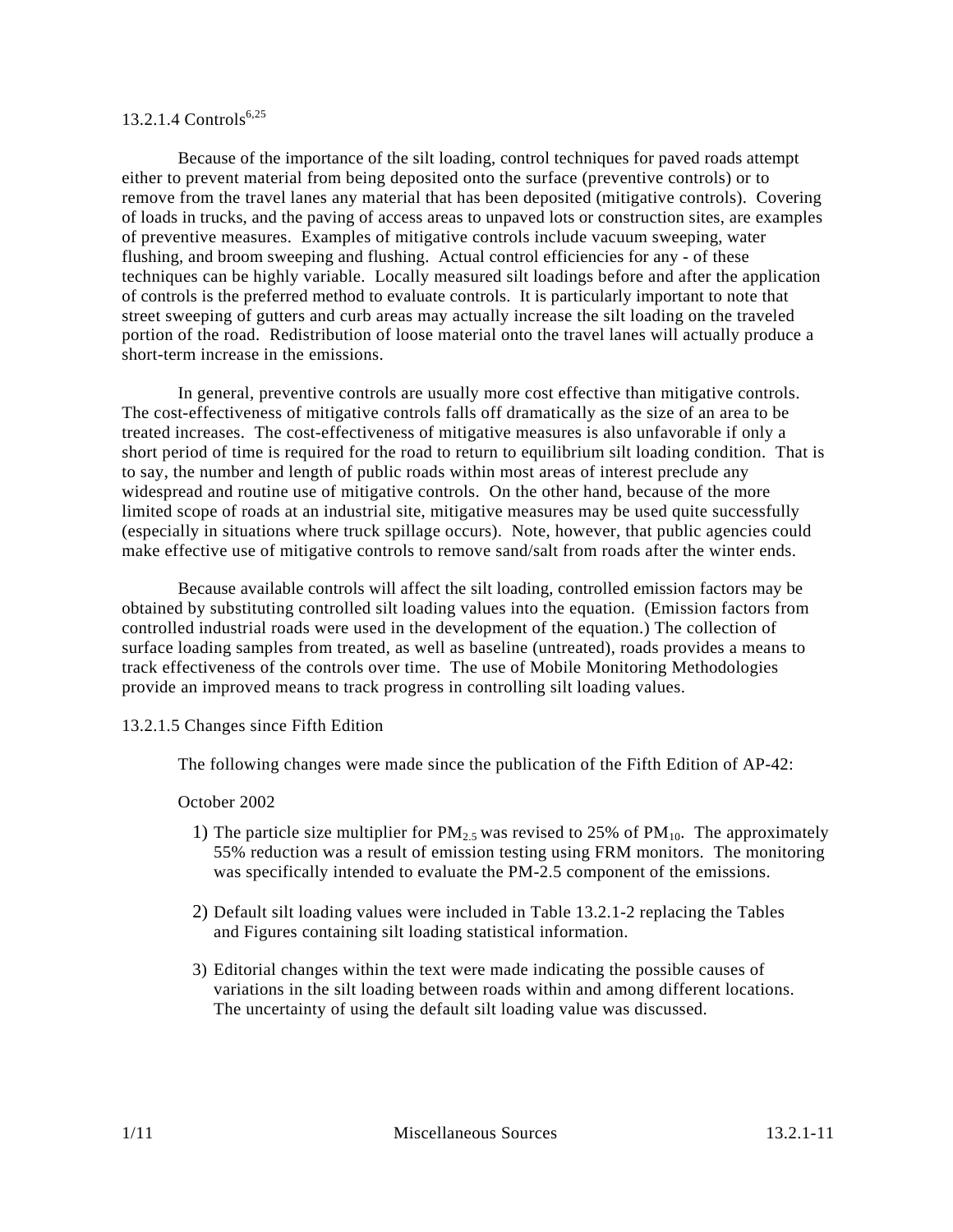- 4) Section 13.2.1.1 was revised to clarify the role of dust loading in resuspension. Additional minor text changes were made.
- 5) Equations 2 and 3, Figure 13.2.1-2, and text were added to incorporate natural mitigation into annual or other long-term average emission factors.

December 2003

- 1) The emission factor equation was adjusted to remove the component of particulate emissions- from exhaust, brake wear, and tire wear. A parameter C representing these emissions was included in the predictive equation. The parameter C varied with aerodynamic size range of the particulate matter. Table 13.2.1-2 was added to present the new coefficients.
- 2) The default silt loading values in Table 13.2.1-3 were revised to incorporate the results from a recent analysis of silt loading data.

November 2006

- 1) The PM<sub>2.5</sub> particle size multiplier was revised to 15% of PM<sub>10</sub> as the result of wind tunnel studies of a variety of dust emitting surface materials.
- 2) References were rearranged and renumbered.

January 2011

- 1) The empirical predictive equation was revised. The revision is based upon stepwise regression of 83 profile emissions tests and an adjustment of individual test data for the exhaust; break wear and tire wear emissions prior to regression of the data.
- 2) The C term is removed from the empirical predictive equation and Table 13.2.1-2 with the C term values is removed since the exhaust; break wear and tire wear emissions were no longer part of the regressed data.
- 3) The PM<sub>2.5</sub> particle size multiplier was revised to 25% of PM<sub>10</sub> since the PM<sub>10</sub> test data used to develop the equation did not meet the necessary  $PM_{10}$  concentrations for a ratio of 15%.
- 4) The lower speed of the vehicle speed range supported by the empirical predictive equation was revised to 1 mph.
- 5) Information was added on an improved methodology to develop spatially and temporally resolved silt loadings or emissions factors by Mobile Monitoring Methodologies.

References For Section 13.2.1

- 1. D. R. Dunbar, *Resuspension Of Particulate Matter,* EPA-450/2-76-031, U. S. Environmental Protection Agency, Research Triangle Park, NC, March 1976.
- 2. R. Bohn, *et al., Fugitive Emissions From Integrated Iron And Steel Plants, EPA-600/2-78-*050, U. S. Environmental Protection Agency, Cincinnati, OH, March 1978.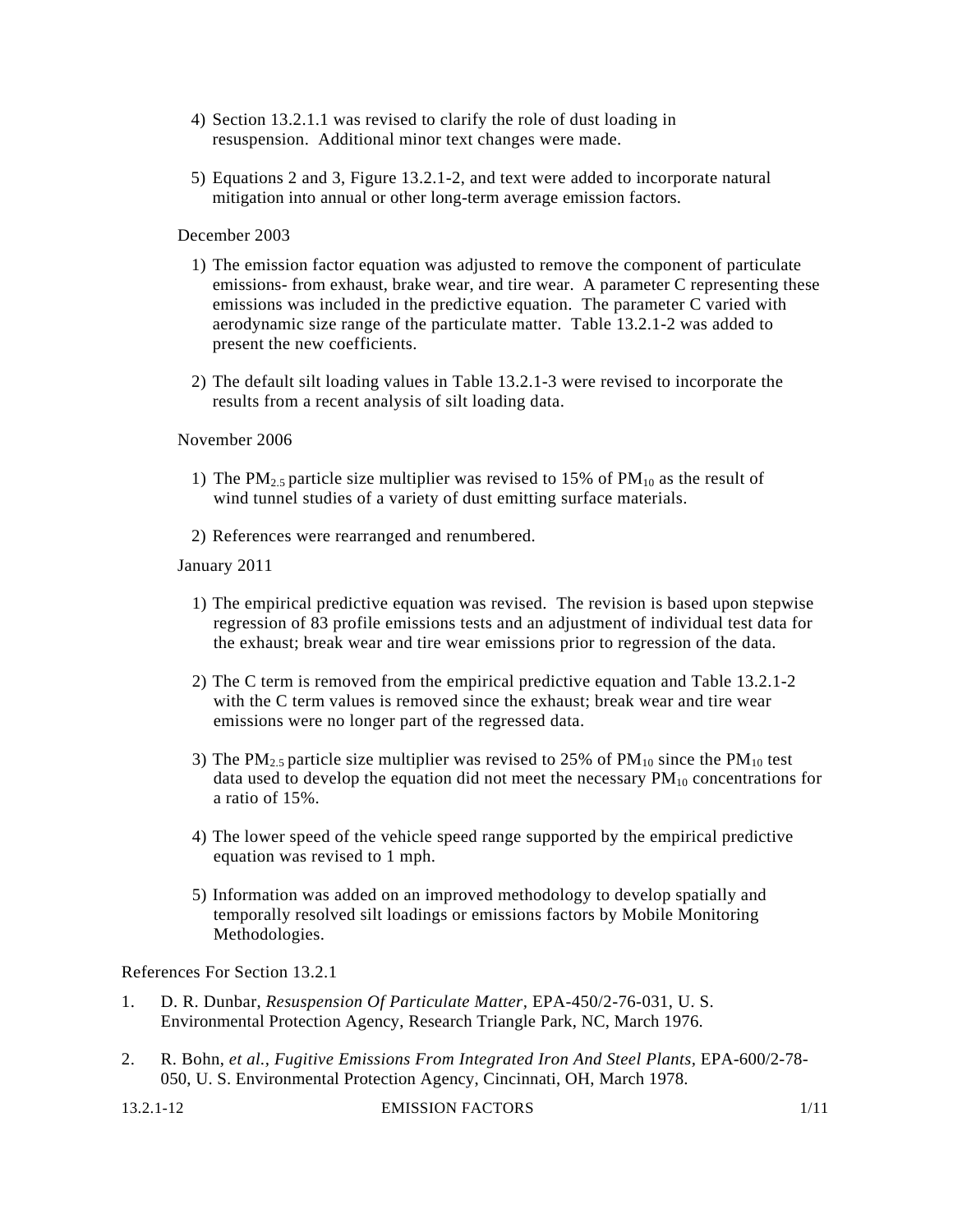- 3. C. Cowherd, Jr., *et al., Iron And Steel Plant Open Dust Source Fugitive Emission Evaluation,* EPA-600/2-79-103, U. S. Environmental Protection Agency, Cincinnati, OH, May 1979.
- 4. C. Cowherd, Jr., *et al., Quantification Of Dust Entrainment From Paved Roadways,* EPA-450/3-77-027, U. S. Environmental Protection Agency, Research Triangle Park, NC, July 1977.
- 5. *Size Specific Particulate Emission Factors For Uncontrolled Industrial And Rural Roads,*  EPA Contract No. 68-02-3158, Midwest Research Institute, Kansas City, MO, September 1983.
- 6. T. Cuscino, Jr., *et al., Iron And Steel Plant Open Source Fugitive Emission Control Evaluation,* EPA-600/2-83-110, U. S. Environmental Protection Agency, Cincinnati, OH, October 1983.
- 7. J. P. Reider, *Size-specific Particulate Emission Factors For Uncontrolled Industrial And Rural Roads,* EPA Contract 68-02-3158, Midwest Research Institute, Kansas City, MO, September 1983.
- 8. C. Cowherd, Jr., and P. J. Englehart, *Paved Road Particulate Emissions,* EPA-600/7-84- 077, U. S. Environmental Protection Agency, Cincinnati, OH, July 1984.
- 9. C. Cowherd, Jr., and P. J. Englehart, *Size Specific Particulate Emission Factors For Industrial And Rural Roads,* EPA-600/7-85-051, U. S. Environmental Protection Agency, Cincinnati, OH, October 1985.
- 10. *Emission Factor Documentation For AP-42, Sections 11.2.5 and 11.2.6 Paved Roads,*  EPA Contract No. 68-D0-0123, Midwest Research Institute, Kansas City, MO, March 1993.
- 11. *Evaluation Of Open Dust Sources In The Vicinity Of Buffalo, New York,* EPA Contract No. 68-02-2545, Midwest Research Institute, Kansas City, MO, March 1979.
- 12. *PM-10 Emission Inventory Of Landfills In The Lake Calumet Area,* EPA Contract No. 68-02-3891, Midwest Research Institute, Kansas City, MO, September 1987.
- 13. *Chicago Area Particulate Matter Emission Inventory Sampling And Analysis,* Contract No. 68-02-4395, Midwest Research Institute, Kansas City, MO, May 1988.
- 14. *Montana Street Sampling Data,* Montana Department Of Health And Environmental Sciences, Helena, MT, July 1992.
- 15. *Street Sanding Emissions And Control Study,* PEI Associates, Inc., Cincinnati, OH, October 1989.
- 16. *Evaluation Of PM-10 Emission Factors For Paved Streets, Harding Lawson Associates,* Denver, CO, October 1991.
- 17. *Street Sanding Emissions And Control Study,* RTP Environmental Associates, Inc., Denver, CO, July 1990.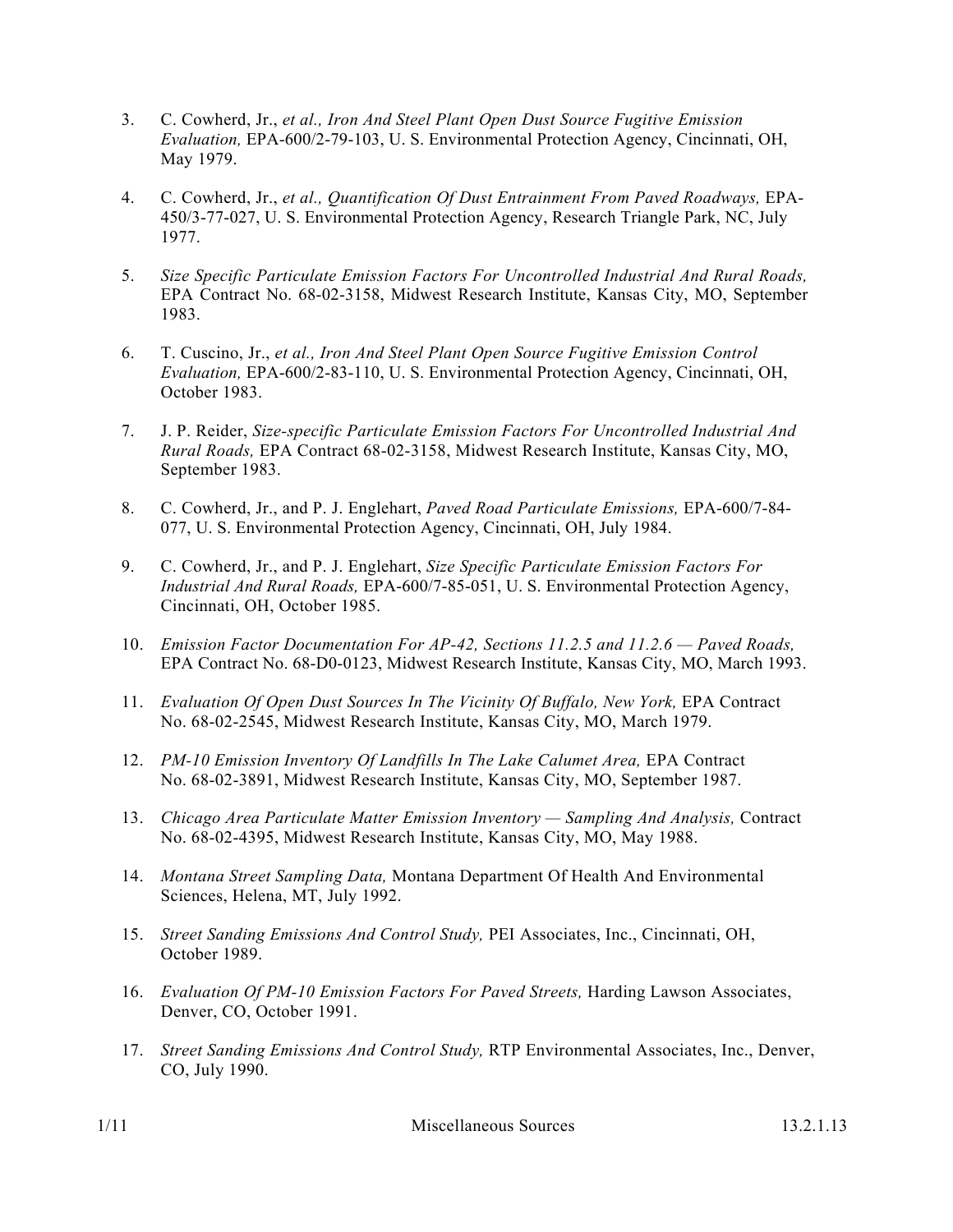- 18. *Post-storm Measurement Results Salt Lake County Road Dust Silt Loading Winter 1991/92 Measurement Program,* Aerovironment, Inc., Monrovia, CA, June 1992.
- 19. Written communication from Harold Glasser, Department of Health, Clark County (NV).
- 20. *PM-10 Emissions Inventory Data For The Maricopa And Pima Planning Areas,* EPA Contract No. 68-02-3888, Engineering-Science, Pasadena, CA, January 1987.
- 21. *Characterization Of PM-10 Emissions From Antiskid Materials Applied To Ice- And Snow-Covered Roadways,* EPA Contract No. 68-D0-0137, Midwest Research Institute, Kansas City, MO, October 1992.
- 22. C. Cowherd, *Background Document for Revisions to Fine Fraction Ratios Used for AP-42 Fugitive Dust Emission Factors.* Prepared by Midwest Research Institute for Western Governors Association, Western Regional Air Partnership, Denver, CO, February 1, 2006.
- 23. *Climatic Atlas Of The United States, U.S.* Department of Commerce, Washington, D.C., June 1968.
- 24. C. Cowherd, Jr., *et al., Improved Activity Levels for National Emission Inventories of Fugitive Dust from Paved and Unpaved Roads, Presented at the 11<sup>th</sup> International Emission* Inventory Conference, Atlanta, Georgia, April 2002.
- 25. C. Cowherd, Jr., *et al., Control Of Open Fugitive Dust Sources,* EPA-450/3-88-008, U. S. Environmental Protection Agency, Research Triangle Park, NC, September 1988.
- 26. Written communication (Technical Memorandum) from G. Muleski, Midwest Research Institute, Kansas City, MO, to B. Kuykendal, U. S. Environmental Protection Agency, Research Triangle Park, NC, September 27, 2001.
- 27. EPA, 2002b. MOBILE6 User Guide, United States Environmental Protection Agency, Office of Transportation and Air Quality. EPA420-R-02-028, October 2002.
- 28. Written communication (Technical Memorandum) from P. Hemmer, E.H. Pechan & Associates, Inc., Durham, NC to B. Kuykendal, U. S. Environmental Protection Agency, Research Triangle Park, NC, August, 21, 2003.
- 29. EPA, 2009, MOVES2010 User Guide, United States Environmental Protection Agency, Office of Transportation and Air Quality. EPA420B-09-041, December 2009.
- 30. *Fugitive Particulate Matter Emissions,* U.S. Environmental Protection Agency, Research Triangle Park, NC, Midwest Research Institute Project No. 4604-06, April 15, 1997.
- 31. Midwest Research Institute, *Roadway Emissions Field Tests at U.S. Steel's Fairless Works*, U.S. Steel Corporation, Fairless Hills, PA, USX Purchase Order No. 146- 0001191-0068, May 1990.